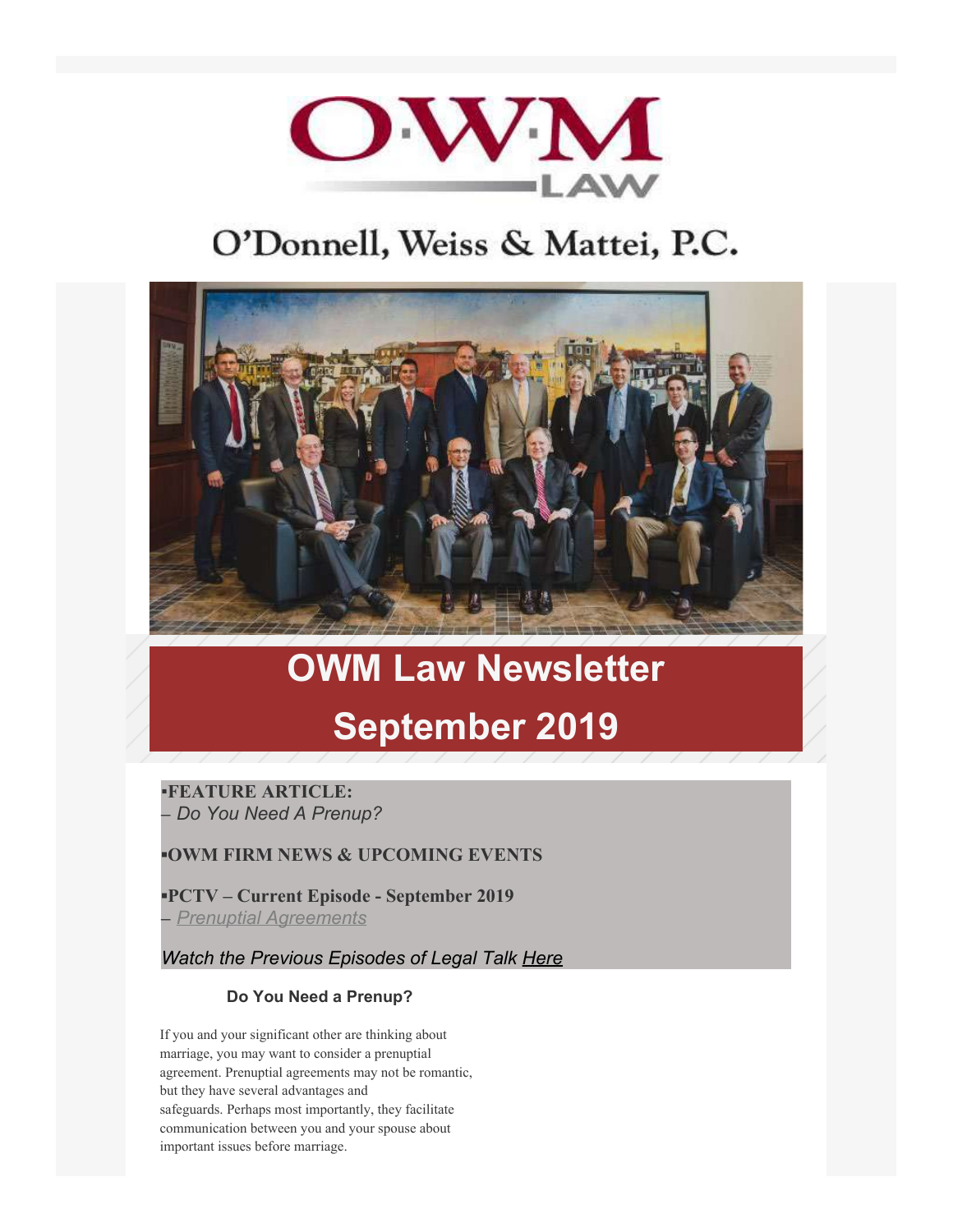What is a prenup? A prenuptial agreement is a formal enforceable agreement between prospective spouses made in contemplation of marriage in which the future spouses agree to provisions for division of assets, property, and debt in the event of separation, divorce or death. It is effective upon marriage and controls in the event of a separation, divorce or death of one party.



[Melissa A. Iacobucci, Esq.](https://www.owmlaw.com/attorney/iacobucci-melissa-a/)

Prenuptial agreements have many benefits, and they can benefit any couple regardless of the couple's financial status at the time of marriage. Some of the benefits are as follows:

- Define marital and non-martial property
- Protect current and future inheritances.
- Protect a family business or a business owned by either spouse.
- Clarify who is responsible for the debts of either party.
- Outline the alimony obligations of either party, if any.
- Address the division of assets and property upon divorce.
- Address the distribution of assets upon death.

If you and your spouse do not have a prenuptial agreement but down the line decide you would like an agreement in place for division of assets, you can still enter into an enforceable agreement. It has the same effect as a prenuptial agreement except it is entered into after marriage and is therefore called a postnuptial agreement.

Keep in mind that it if you decide a prenuptial agreement is right for you and your significant other, you should each retain separate attorneys. One attorney will be responsible for drafting the agreement while the other attorney will be responsible for reviewing it and suggesting modifications. Be prepared to disclose a complete list of your assets and a rough estimate of values for each. Finally, to avoid any last minute issues, it is best to consider a prenuptial agreement several months before the wedding.

If you would like to discuss whether a prenuptial agreement may be right for you, please call me at 610-323-2800 or email me at [miacobucci@owmlaw.com](mailto:miacobucci@owmlaw.com). Also, please watch OWM's September 2019 Legal Talk program regarding Prenuptial Agreements [here](https://www.youtube.com/watch?v=cTHs3wZyiQA%20).

### **Upcoming Events**

[Rebecca A. Hobbs, Esq., CELA](https://www.owmlaw.com/attorney/hobbs-rebecca-a-cela/), presenting a CLE Webinar for [ElderLawAnswers](http://www.elderlawanswers.com/) on 9/18/19 entitled "Advanced Elder Law: Irrevocable Trusts for Medicaid Planning."

[David A. Megay, Esq.](https://www.owmlaw.com/attorney/megay-david-a/), speaking at Chester County Night School Seminars at Owen J. Roberts Middle School, Pottstown, PA on 9/24/19 from 6:30 p.m.-8:30 p.m. entitled *"Ask the Lawyer: Buying and Selling Real Estate in Pennsylvania"* (legal issues regarding buying and selling real estate, both with and without the involvement of a real estate agent, including common issues and pitfalls); and on 10/15/19 from 6:30 p.m.- 8:30 p.m. entitled *"Ask the Lawyer: Starting and Operating Your Own*